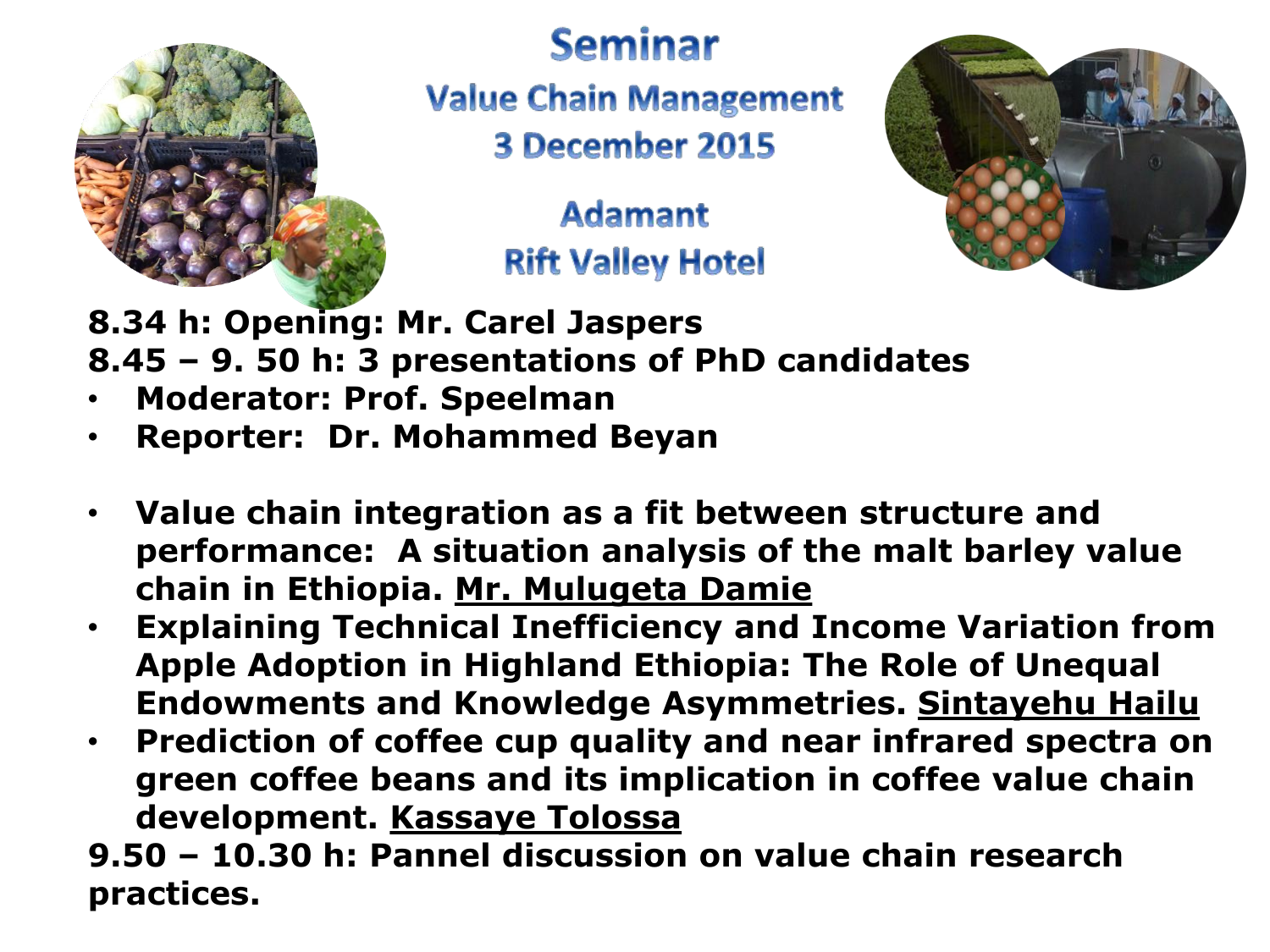

**Seminar** 

**Value Chain Management** 

3 December 2015

**Adamant Rift Valley Hotel** 



- **11.00 – 11.50h: 2 presentations of PhD candidates**
- **Moderator: Prof. Speelman**
- **Reporter: Dr. Mohammed Beyan**
- **Potential of Oromo potato (Plectranthus edulis) Ethiopian orphan tuber. Ms. Gifty Abera.**
- **Poverty, Risk Behaviour and Time Preferences of Smallholder farmers: Experimental Evidence from Ethiopia. Mr. Molla Alemayehu.**

**11.50 – 12.30 h: Pannel discussion on value chain research practices.** 

**12.30 – 14.00 h: Lunch break – informal meetings**